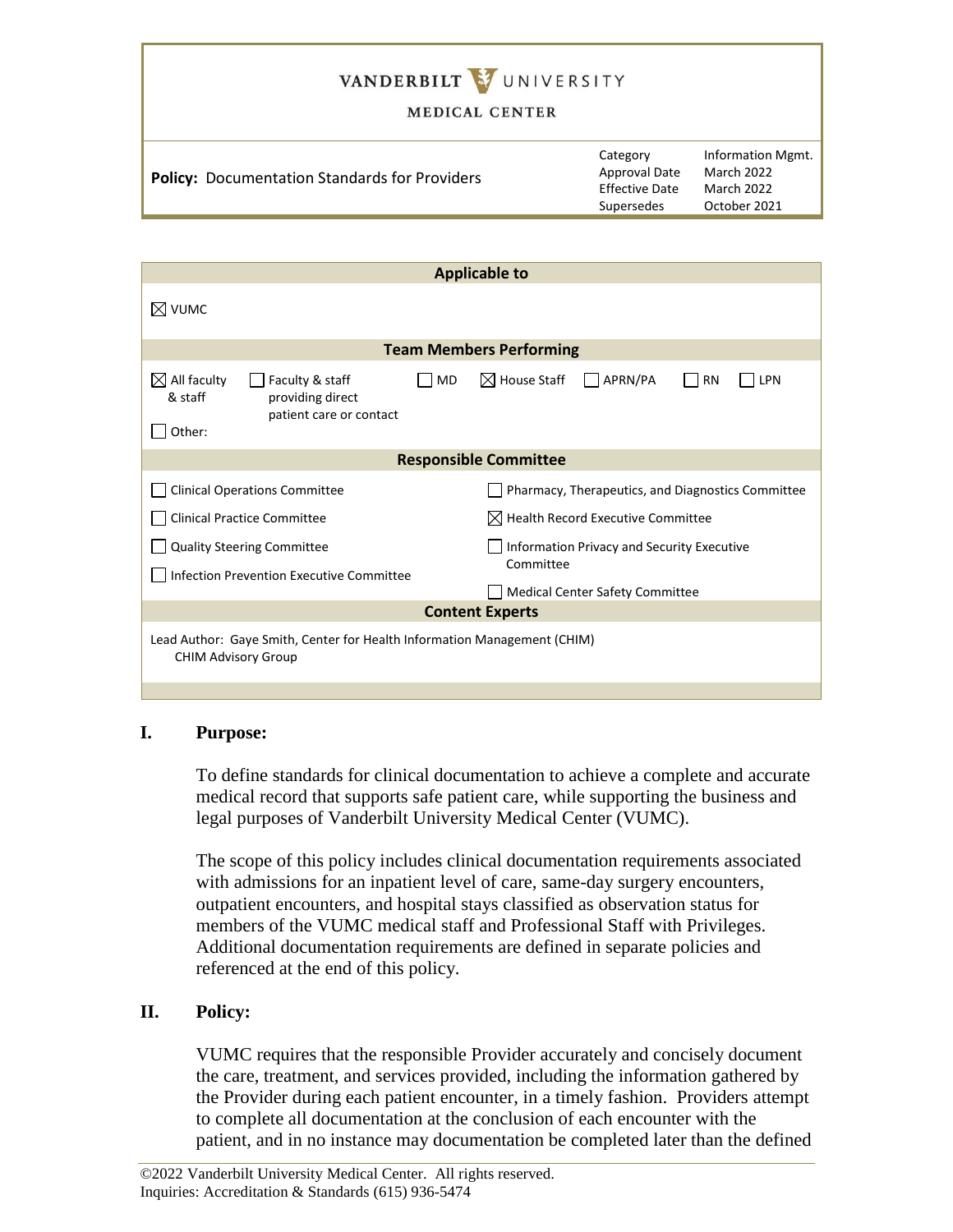time requirements set forth in this policy. Documentation not completed in accordance with established time requirements is considered delinquent. The medical record is not complete until all documents are finalized.

## **III. Definitions:**

- A. See [Defined Terms Used in Information Management Policies \(SOP\)](https://vanderbilt.policytech.com/docview/?docid=28877) for the following definitions used in this policy:
	- 1. Attending;
	- 2. House Staff;
	- 3. Legal Medical Record;
	- 4. Professional Staff with Privileges; and
	- 5. Provider.
- B. Attestation of a clinical note (Attestation) Signing of a clinical document by an Attending or consulting physician certifying that documentation created by a Supervisee, along with any edits and elaborations made by the Attending, is accurate and states the Attending's presence and personal involvement in the care encounter. Attestations typically represent a billable document. VUMC permitted Attestations under this policy include:
	- 1. Attestation of a resident or fellow evaluation and management service note by a teaching physician, with the Attending's date of service performed;
	- 2. Attestation of a resident or fellow surgical, procedure, or anesthesia note;
	- 3. Attestation of a medical student evaluation and management note under the Medical Student Documentation in the Medical Record Policy.
	- 4. Attestation of a member of Professional Staff with Privileges note by a proctor physician when in training to perform additional procedures at VUMC.
- C. Change in clinical note Reflects collectively the actions of amendments, corrections, retractions, or clarification to documentation.
- D. Finalized document A document to which a final signature is affixed and/or an electronic document that has been saved as final. Where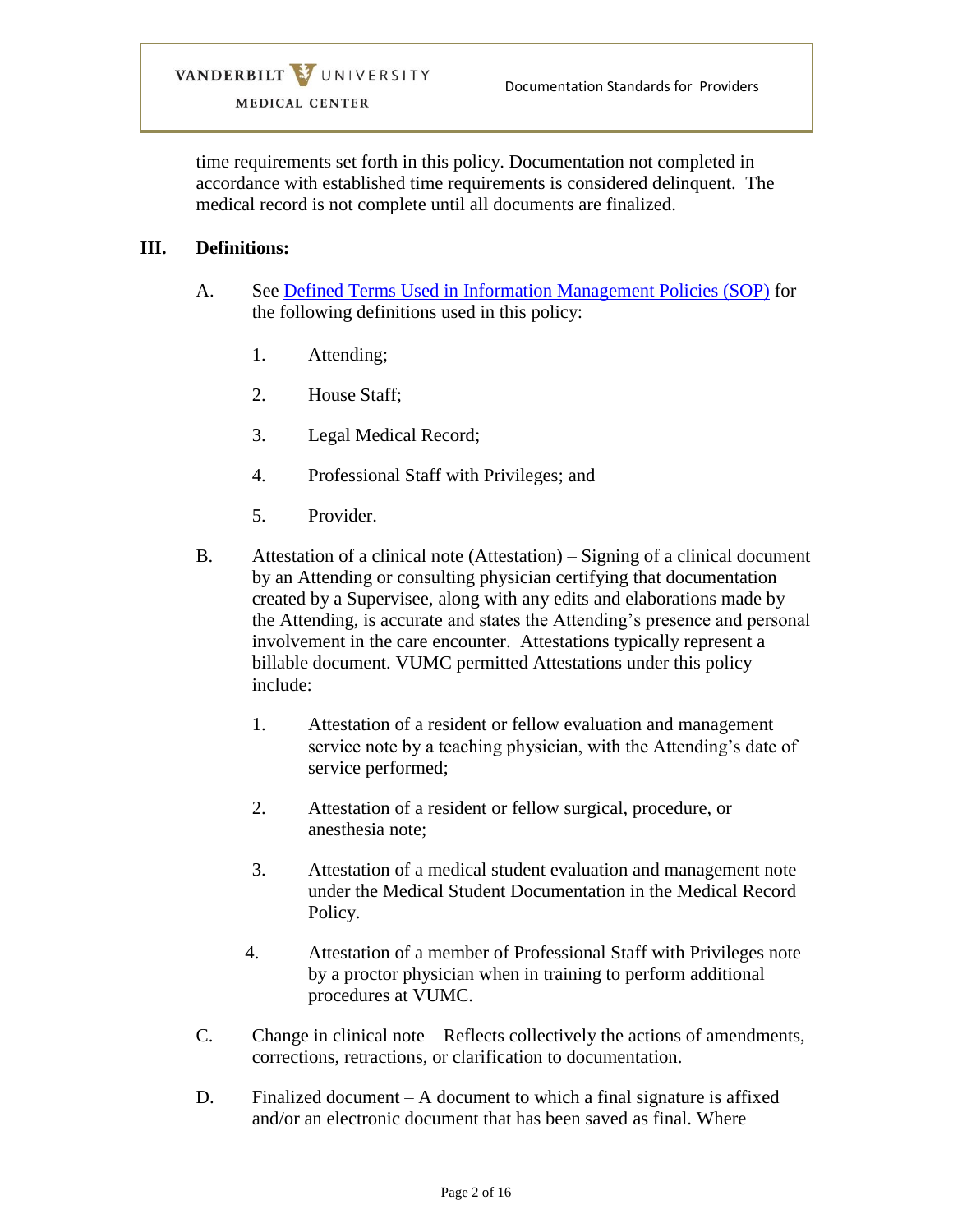specified, the final signature is required to be that of the Attending physician.

- E. Hospice Patient Class Patients of VUMC who are transitioned to Hospice care after the patient or the patient's legal representative has executed an Election of Hospice Benefit (EHB) form. This patient class should only be used for the treatment of the terminal conditions for which hospice care was elected.
- F. Signature on a clinical note (Co-Signature) Signing of a document by an Attending physician signifying that he or she has reviewed the document that was created by a Supervisee, other VUMC member of medical staff, Professional Staff with Privileges, or clinical staff. The act of signing indicates that the Attending physician agrees with the document content. The Attending may or may not have been present at the time the evaluation, management, and care was provided. Unlike Attestation of a clinical note (see paragraph B above), a simple signature typically is intended to satisfy regulatory or educational program requirements and does not represent a billable document for the Attending physician.
- G. Supervisee An individual involved in providing the care of the patient and who completes documentation in the course of his or her training, professional practice, or on behalf of the Attending. Examples include fellows, residents, and non-physician Providers. Fellows who are in an approved training program and are credentialed as faculty are subject to this policy consistent with their role at the time of the documentation (either as a Supervisee or as an Attending). Fellows who are in an unapproved training program and who are credentialed as faculty members are subject to this policy as an Attending unless the service was jointly performed with their supervising physician.

## **IV. Specific Information:**

- A. Authentication of entries:
	- 1. Every documented entry, including patient-created documentation, in the LMR includes the date and time the documentation was created.
	- 2. Every documented entry is signed by the creator of the documentation.
	- 3. All clinical documentation reflects the date of service.
	- 4. Electronic signatures meet the requirements as defined in VUMC policy, [Electronic Signature: For Documentation in the Medical](https://vanderbilt.policytech.com/docview/?docid=18798)  [Record.](https://vanderbilt.policytech.com/docview/?docid=18798)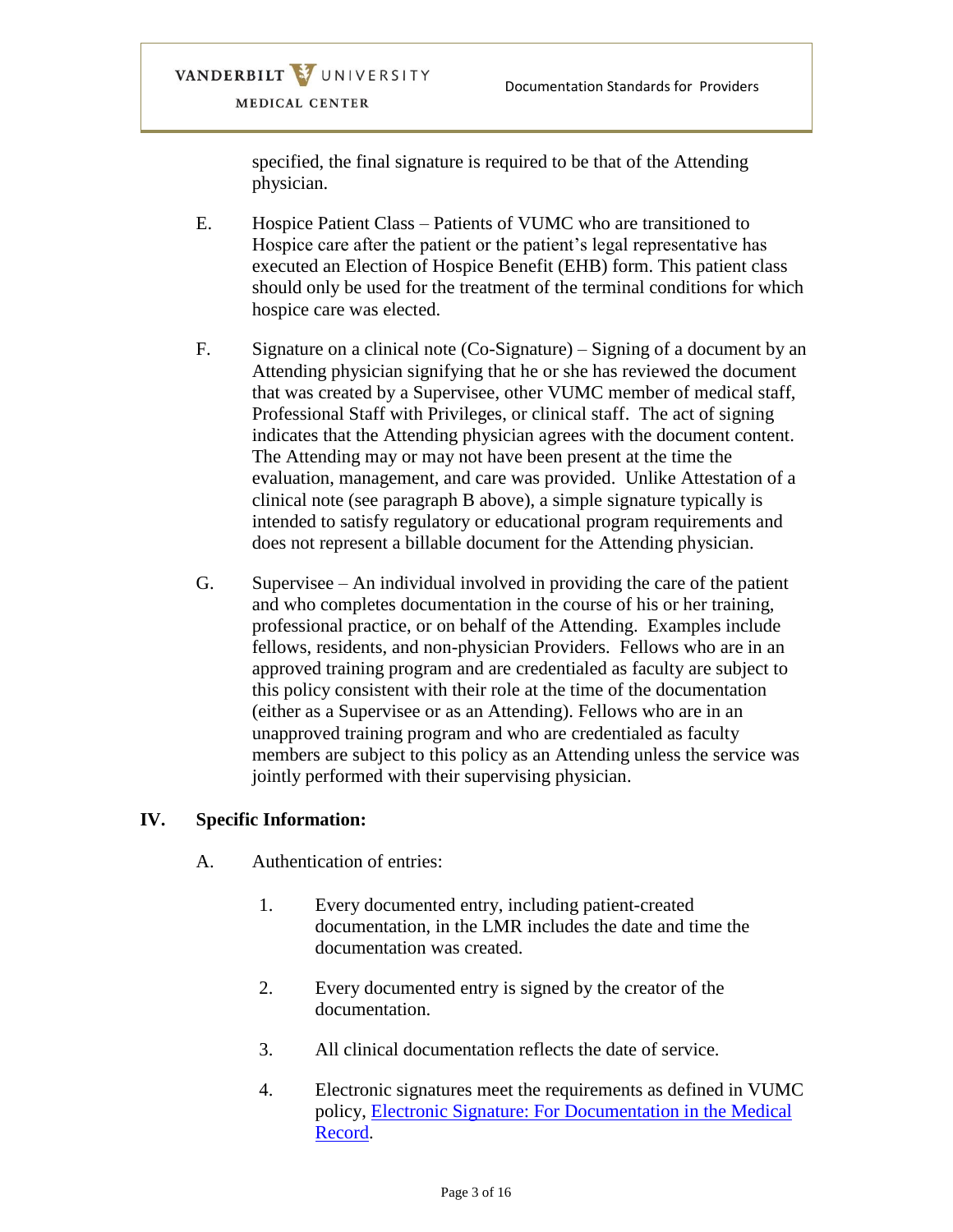MEDICAL CENTER

- B. Avoid repetitive charting. Refer to VUMC policy, Carry Forward of [Clinical Information in the Electronic Health Record.](https://vanderbilt.policytech.com/docview/?docid=15500)
- C. Handwritten documentation is discouraged.
- D. Specific and objective language is used in all medical record entries. If an entry contradicts a previous entry, the author explains the change or contradiction using specific and objective language.
- E. The Attending is responsible for the accuracy, completeness, and timeliness of his/her clinical documentation created independently and/or by his/her Supervisee.
- F. If a Supervisee completes the documentation, the Attending provides a Signature and/or an Attestation of the document within 24 hours of the completion of the documentation by the Supervisee for the Admission History and Physical for patients admitted to Inpatient or Observation Status, Discharge Summary, Consultation Report, and Emergency Department (ED) documentation.
- G. In the event the Attending is unavailable in a timely manner, or is no longer a member of the medical staff, the Chief of Service or his/her designee makes provision for the completion of the medical record.
- H. Specific documentation types and requirements for completion (this list does not include all possible document types within the medical record):
	- 1. Admission History and Physical. The History and Physical serves as the primary source documentation for communicating information to all Providers who are involved in the care of the patient. It contains concise information about the patient's history and exam findings at the time of admission and outlines a plan for addressing the issues which prompted the hospitalization or visit.
		- a. Content requirements include at a minimum:
			- i. Chief complaint and/or reason for admission/observation/procedure;
			- ii. History of present illness;
			- iii. Relevant past medical history;
			- iv. Relevant social history and family history;
			- v. Medications;
			- vi. Allergies;
			- vii. Relevant review of systems;
			- viii. Relevant physical examination;
			- ix. Review of diagnostic data; and
			- x. Diagnosis and treatment plan.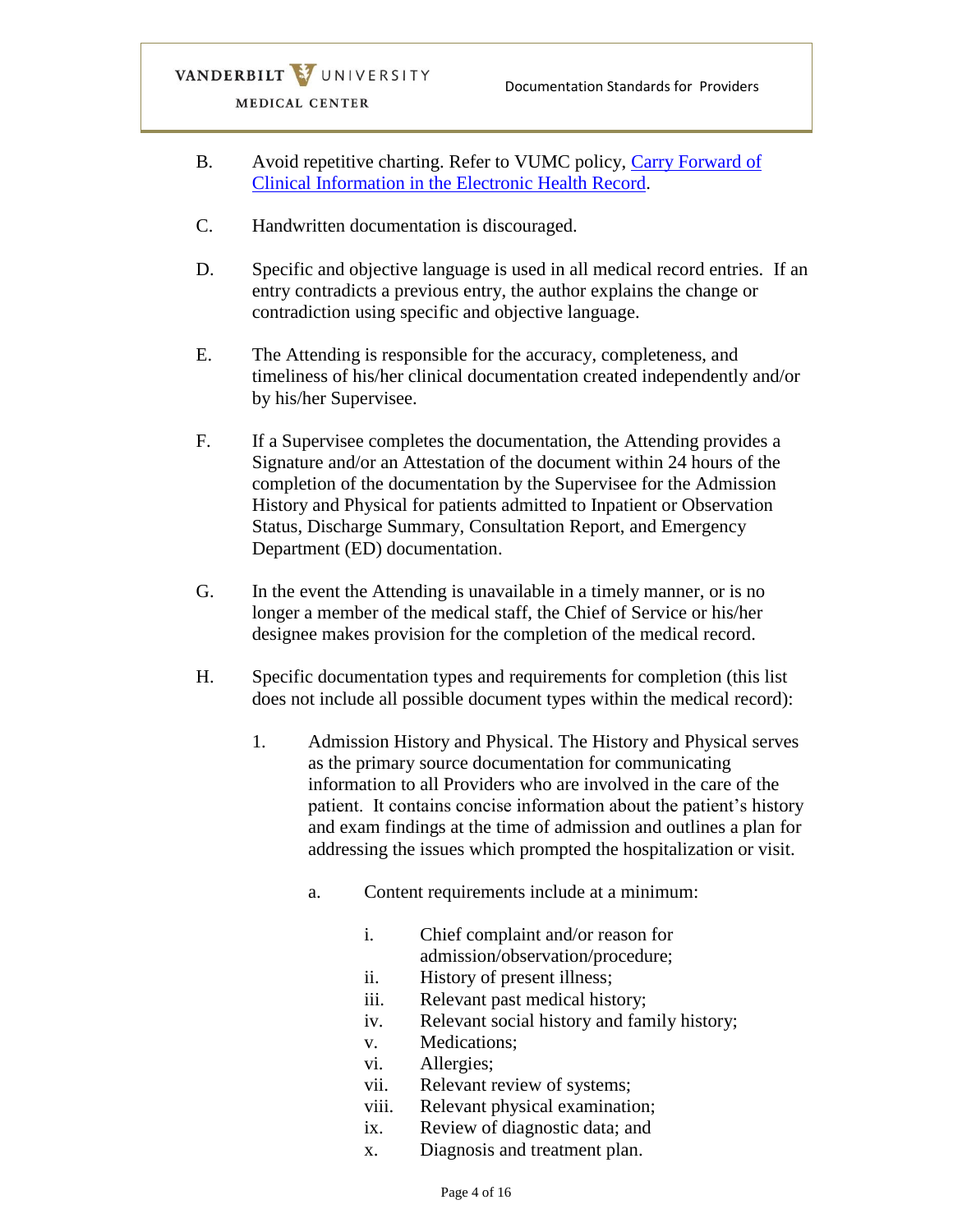MEDICAL CENTER

- b. Timeliness requirements are:
	- i. Within 24 hours of admission or placement in observation status; or
	- ii. Within 30 days of admission, placement in observation status, procedure, or operation, provided that an update noting any changes in the patient condition is completed within 24 hours of admission; and
	- iii. Prior to any operation or procedure, and all of the elements noted above are included.
- 2. Narrative Discharge Summary. The Narrative Discharge Summary serves as the primary source documentation that summarizes the care provided to patients who have been hospitalized.
	- a. Content requirements include at a minimum:
		- i. The Attending at the time of discharge;
		- ii. Reason for admission;
		- iii. Discharge diagnosis(es):
			- 1) All diagnoses treated are included; and
			- 2) A principal diagnosis is identified and represents the primary diagnosis that, after study, was determined to be the cause or reason for the patient's admission;
		- iv. Procedures performed;
		- v. Brief summary of the hospitalization that includes: Pertinent physical, laboratory, x-ray and other diagnostic studies, medical and/or surgical treatment provided, and the patient's response to and any complications from the treatments;
		- vi. Consultations provided;
		- vii. Medications and a reconciled medication list reflecting all medications the patient is advised to take, including any outpatient medications that may have been held during the inpatient stay;
		- viii. Disposition;
		- ix. Condition at time of discharge;
		- x. Information provided to the patient and/or family; and
		- xi. Provider follow-up.
	- b. Timeliness requirements are:

Within 3 days of discharge for all patients discharged, including deaths during hospitalization, except same-day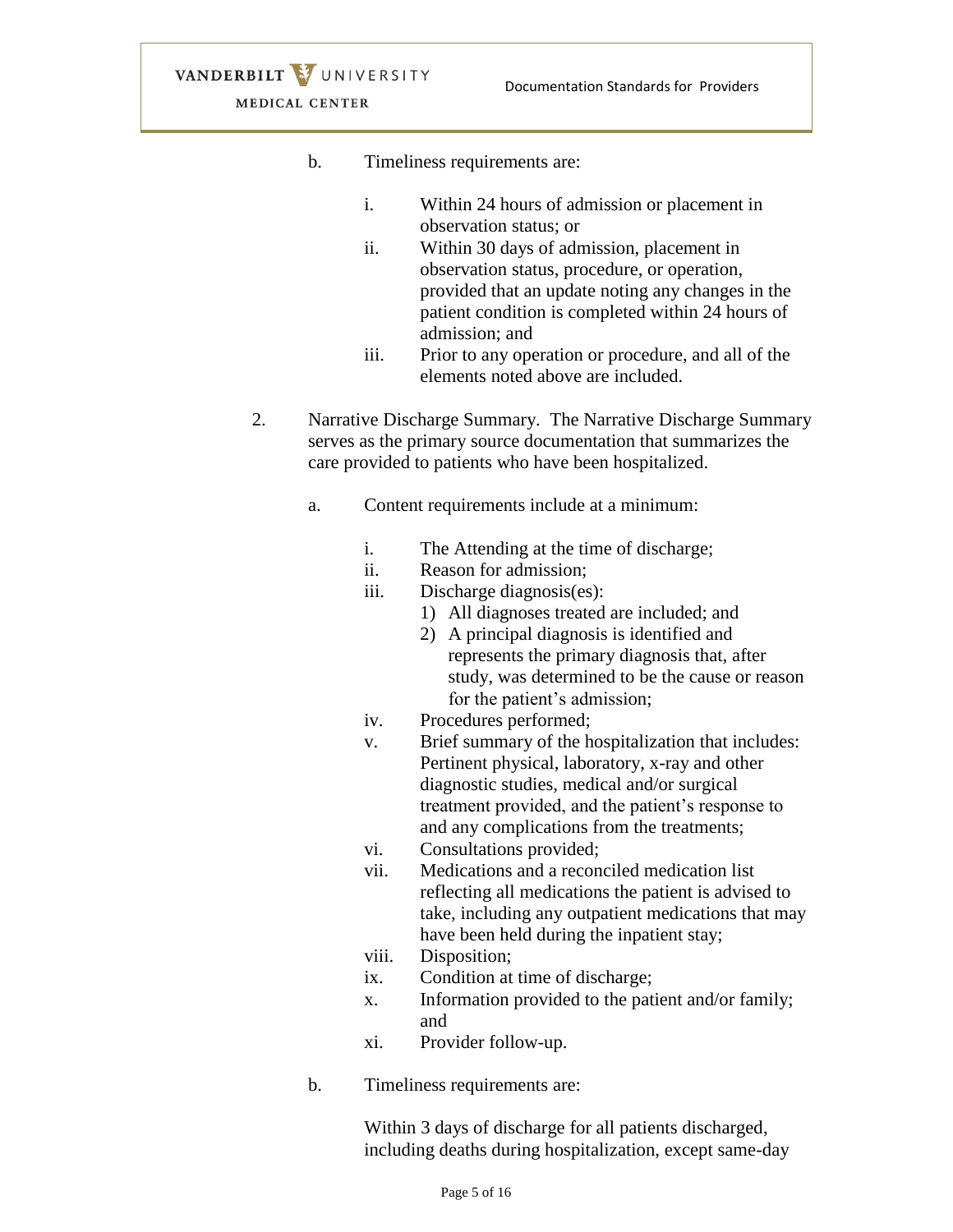surgery patients without an overnight stay. Inpatients and patients in observation status require a narrative discharge summary.

- 3. Brief discharge note:
	- a. Content requirements include at a minimum:
		- i. Attending at the time of discharge;
		- ii. Discharge diagnosis;
		- iii. Medications;
		- iv. Disposition;
		- v. Condition at discharge; and
		- vi. Provider follow-up.
	- b. Timeliness requirements are:
		- i. At the time of discharge; and
		- ii. A narrative discharge summary may be completed in lieu of the brief discharge note provided that the narrative discharge summary is completed at the time of discharge.
- 4. Consultation report:
	- a. Content requirements include at a minimum:
		- i. Attending physician;
		- ii. Referring physician and service requesting consultation;
		- iii. Reason for consultation;
		- iv. Relevant past histories, examination, and data;
		- v. Diagnostic impression(s); and
		- vi. Recommendations for treatment.
	- b. Timeliness requirements are within 24 hours of consultation.
- 5. Pre-procedural History and Physical (patient not admitted to inpatient or observation status):
	- a. Content requirements include at a minimum:
		- i. Chief complaint and/or reason for procedure;
		- ii. Relevant past medical history;
		- iii. Relevant social history and family history;
		- iv. Medications;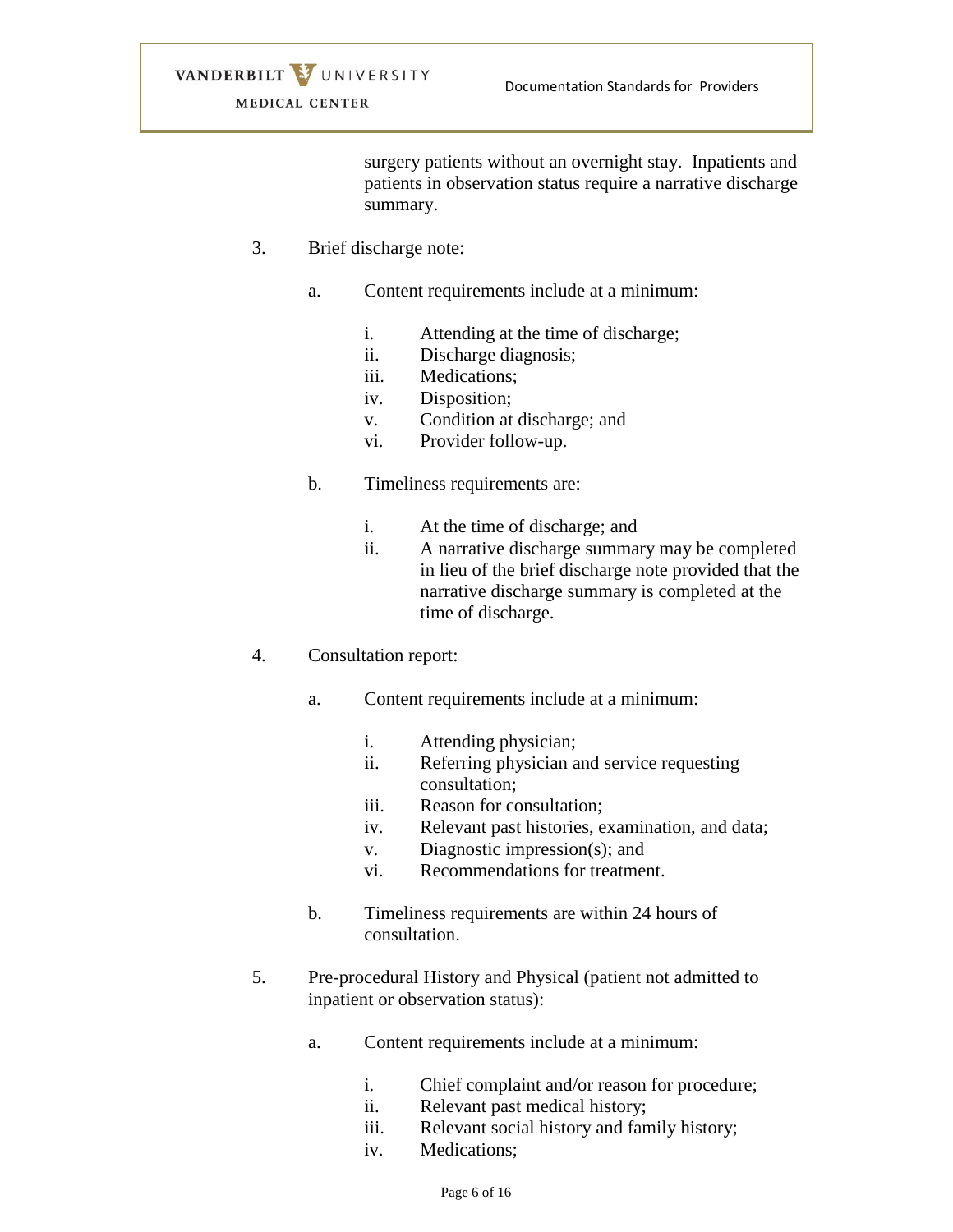- v. Allergies;
- vi. Relevant review of systems;
- vii. Relevant physical examination; and
- viii. Signature of the proceduralist with appropriate privileges.
- b. Timeliness requirements are:
	- i. Prior to any operation or procedure, and all of the elements noted above are included; and
	- ii. Within 30 days of procedure, provided that an update noting any changes in the patient condition is completed prior to the procedure.
- 6. Operative report:
	- a. General:
		- i. Required when surgery is performed in operative location and anesthetic care is provided, **OR**
		- ii. Required if the procedure performed is an extensive or high-risk therapeutic intervention, regardless of location;
		- iii. An Operative Report should be completed if there is uncertainty regarding the extent of documentation required.
	- b. Content requirements include at a minimum:
		- i. Name/type of operation/procedure;
		- ii. Date of the procedure;
		- iii. Names of all surgeons, proceduralists, and assistants;
		- iv. Preoperative/procedure diagnosis;
		- v. Postoperative/procedure diagnosis;
		- vi. Description of the techniques and procedure;
		- vii. Findings, including notating 'no findings' if none found;
		- viii. Estimated blood loss;
		- ix. Specimen(s) removed, if any, notating 'none' if no specimens removed;
		- x. Complications, if any, including notating 'none' if no complications occurred;
		- xi. Condition of patient; and
		- xii. Prosthetic devices, grafts, tissues, material implanted, if any.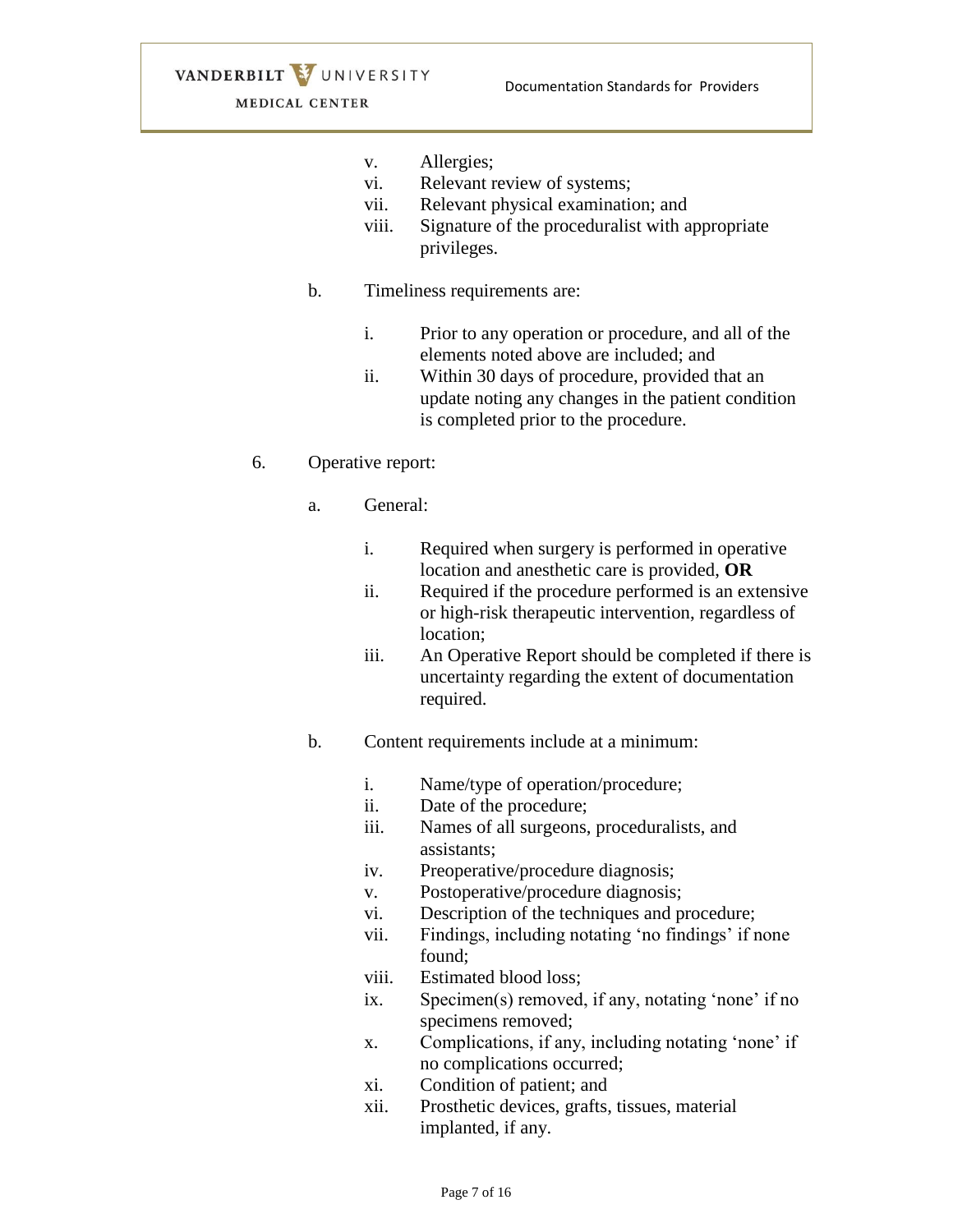MEDICAL CENTER

c. Timeliness requirements are:

- i. Within 24 hours of the operation, typically created and signed by the responsible Attending.
- ii. An operative report is written or dictated upon completion of the operative or other high-risk procedure and before the patient is transferred to the next level of care. The exception to this requirement occurs when an immediate post-op note is written immediately after the procedure, in which case the full operative report can be written or dictated within 24 hours of the operation. In urgent or emergent situations, if the Attending physician performing the operation or high-risk procedure accompanies the patient from the operating room to the next unit or area of care, the operative report can be written or dictated in the new unit or area of care. The documentation will also clearly indicate that the Attending physician accompanied the patient during the transfer to the next level of care.
- iii. The Attending's privilege to schedule elective operative cases is suspended for operative reports that are not created within 24 hours.
- 7. Immediate postoperative note:
	- a. Content requirements include at a minimum:
		- i. Date of operation/procedure;
		- ii. Names of all surgeons, proceduralists, and assistants;
		- iii. Preoperative/procedure diagnosis;
		- iv. Postoperative/procedure diagnosis;
		- v. Name/type of operation/procedure;
		- vi. Case type (Elective, Urgent/Emergent);
		- vii. Findings, including notating 'no findings' if none found;
		- viii. Estimated blood loss; and
		- ix. Specimen(s) removed, if any, notating 'none' if no specimens removed.
	- b. Timeliness requirements are:
		- i. Immediately after the procedure or operation and before the patient moves to another area of care. For more detail, refer to the timeliness requirements for Operative Report in section IV.H.5.b.ii.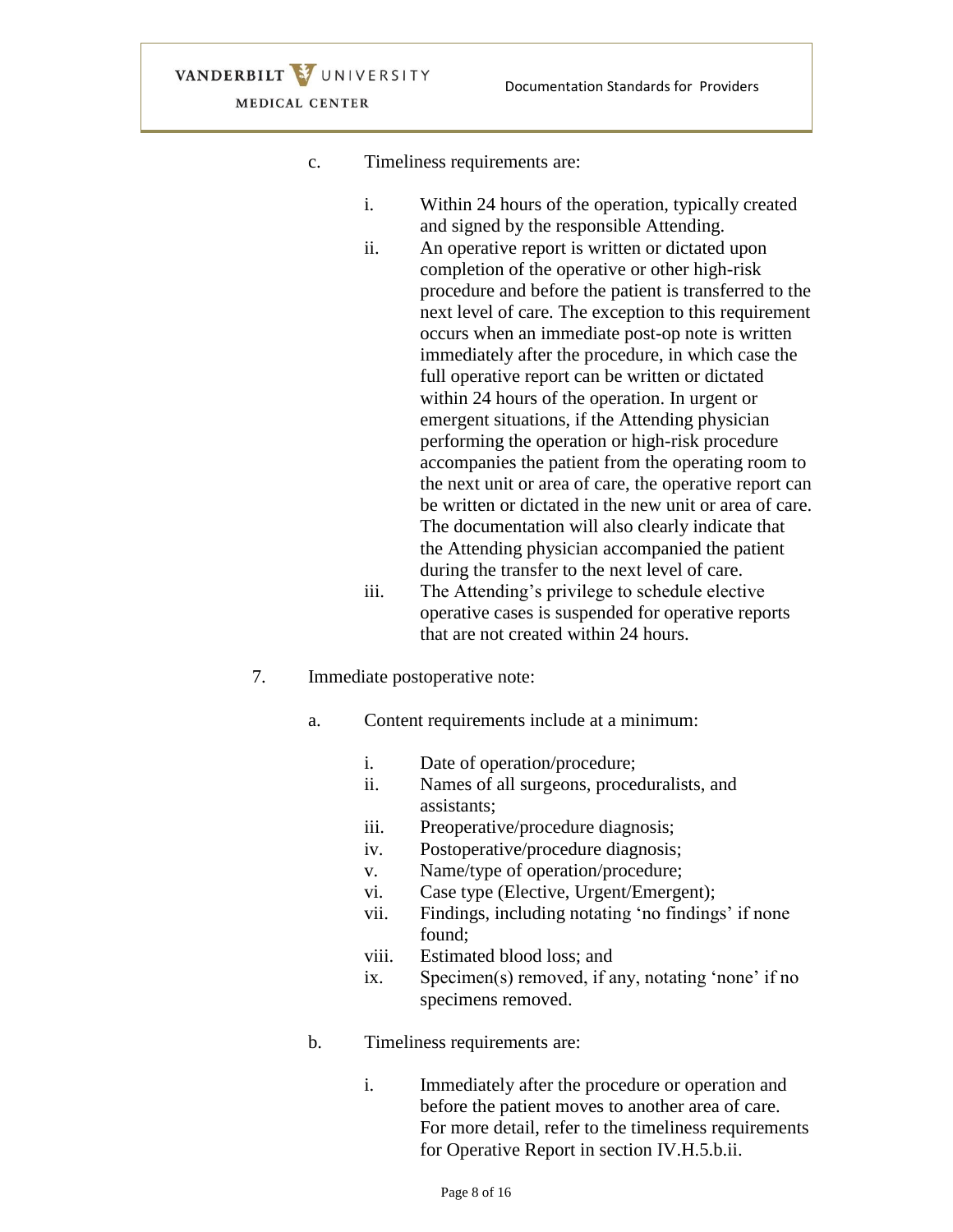- ii. An Attending Signature or Attestation is not required.
- 8. Procedure report:
	- a. General:
		- i. Required for procedures that are diagnostic or therapeutic that are invasive in nature but do not satisfy Operative Report criteria. This includes procedures commonly performed in procedural areas by proceduralists.
		- ii. The following criteria do not determine the procedure report requirement:
			- 1) Procedure location;
			- 2) The patient's level of consciousness or a change in their level of consciousness;
			- 3) The presence or absence of an anesthesiologist.
	- b. Content requirements include at a minimum:
		- i. Procedure performed;
		- ii. Date of procedure;
		- iii. Names of proceduralist(s) and assistants;
		- iv. Indication for procedure;
		- v. Description of procedural technique;
		- vi. Findings (include 'no findings' if none are found);
		- vii. Estimated blood loss;
		- viii. Specimen(s) removed, if any;
		- ix. Complications;
		- x. Type of material implanted, if any; and
		- xi. Type of anesthesia used.
	- c. Timeliness requirements are:

Within 24 hours of the procedure, typically created and signed by the proceduralist.

- 9. Procedure note:
	- a. General: Required when a procedure is performed with the intent to monitor or for diagnostic purposes that is not extensive or high risk to the patient.
	- b. The following criteria do not determine the procedure note requirement: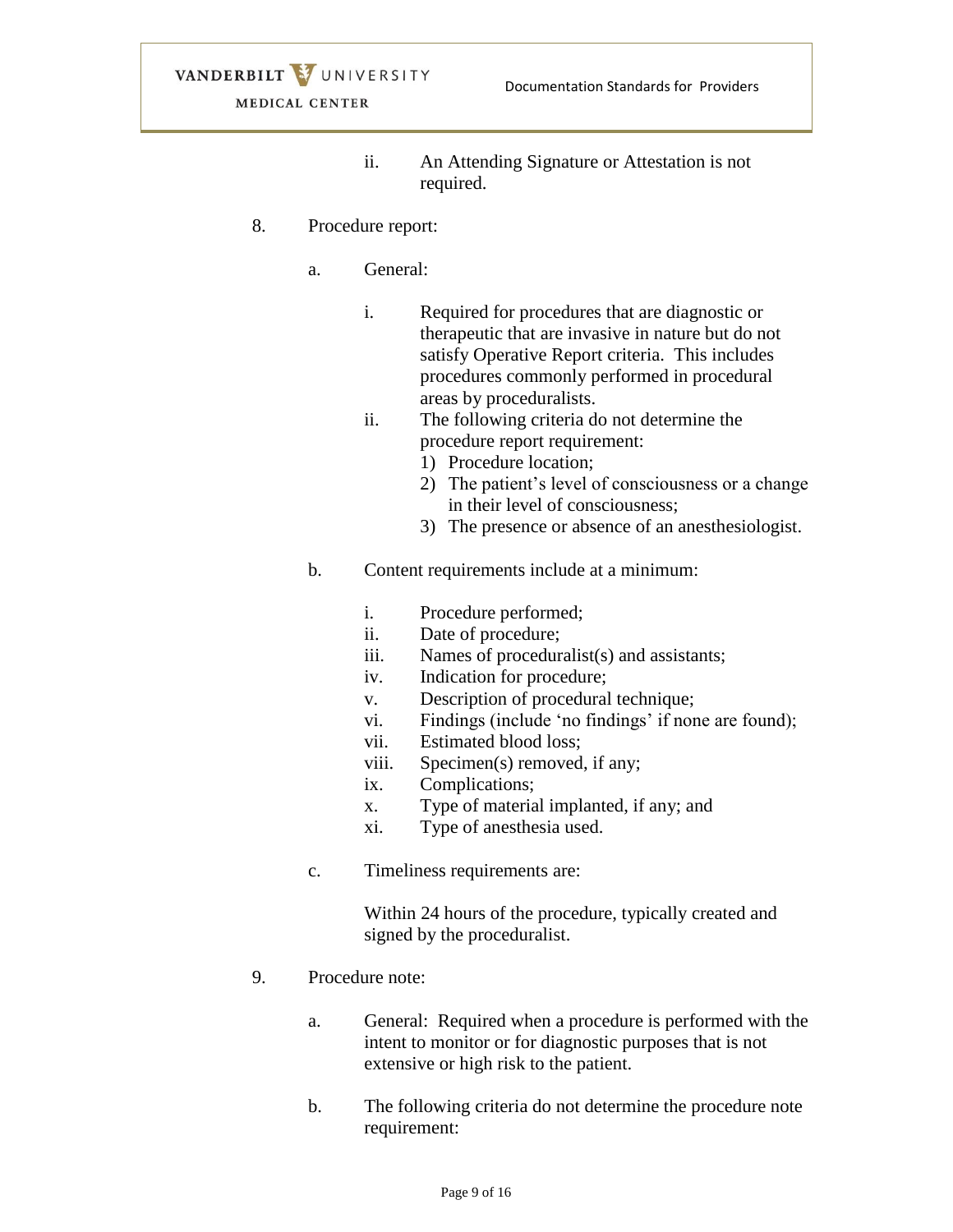MEDICAL CENTER

- i. The presence or absence of an anesthesiologist, including the location of the service provided;
- ii. Setting, location, or the patient's level of consciousness or a change in their level of consciousness.
- c. Content requirements include at a minimum:
	- i. Name of the procedure;
	- ii. Date of procedure;
	- iii. Diagnosis;
	- iv. Indications; and
	- v. Description of the techniques and procedure;
	- vi. Estimated blood loss (if applicable);
	- vii. Complications, if any, including notating 'none' if no complications occurred;
	- viii. Type of anesthesia used (if applicable);
	- ix. Pertinent lab values (if available).
- d. Timeliness requirements are:

Within 24 hours of the procedure, typically created and signed by the proceduralist.

- 10. Progress notes (for patients in the hospital setting):
	- a. Pertinent progress notes are recorded following the patient encounter and are sufficient enough in detail to permit continuity of care and appropriate and safe patient transfer. Each of the patient's known clinical problems should be clearly identified in the progress notes and correlated with specific orders as well as results of tests and treatment.
	- b. Progress notes are documented at least daily by the service of the primary attending.
- 11. Hospice Patient Class:
	- a. Patients admitted to Hospice Patient Class receive an inpatient level of care and services and documentation must reflect all care and services provided at VUMC.
	- b. Completion of the standard documentation required for an inpatient admission is required for a Hospice Patient Class admission.
	- c. If the patient is transitioned directly from an inpatient status to the Hospice Patient Class, an update note for the history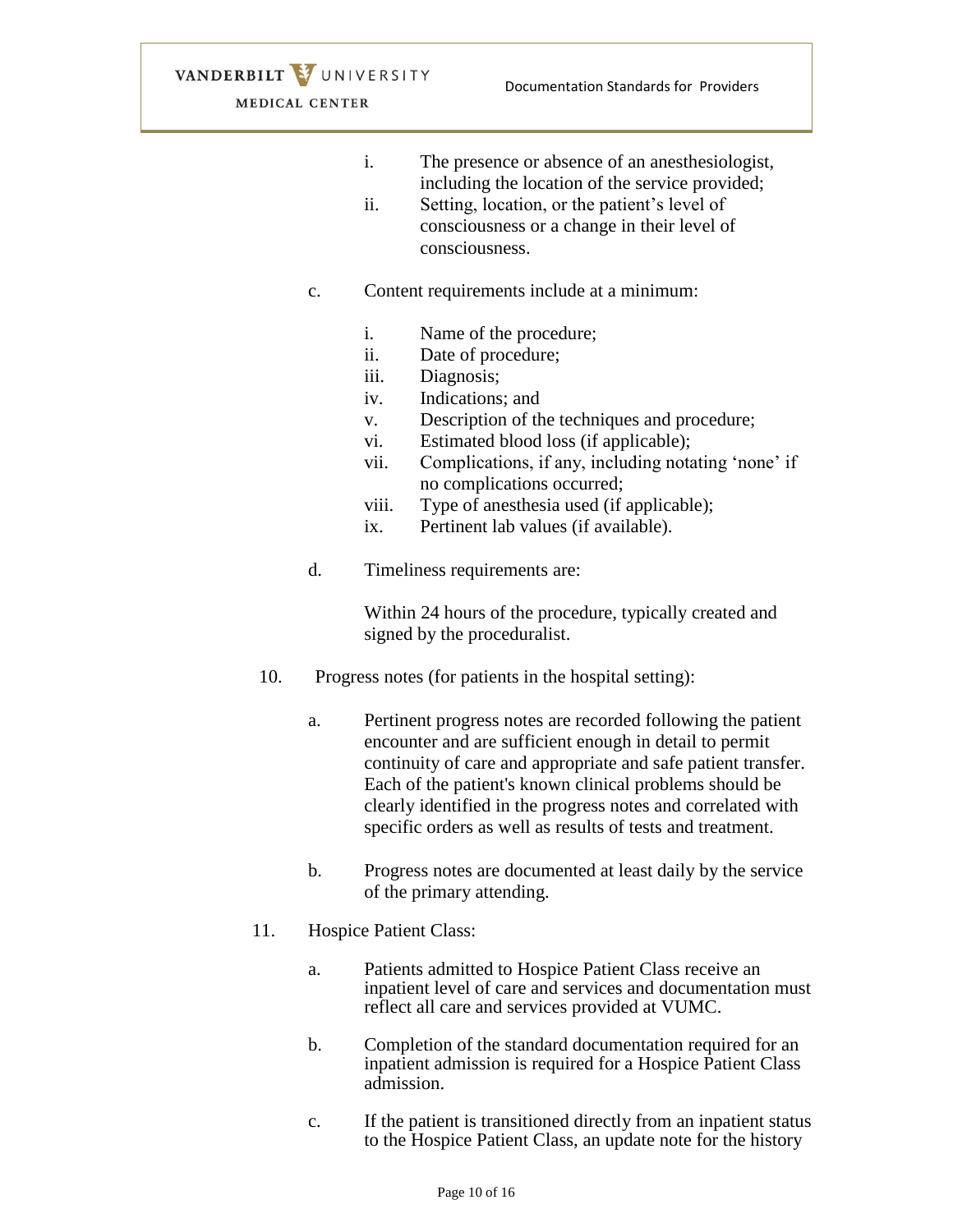and physical completed by a VUMC Provider during the initial hospitalization or within 30 days is acceptable.

- d. The Hospice must provide to VUMC a copy of the Hospice Plan of Care and any updates if applicable.
- 12. Outpatient encounter:
	- a. The following documentation is required for each Outpatient encounter with a Provider and is to be completed within 4 business days following the encounter:
		- i. Patient identification information, including at a minimum the patient's full name, date of birth, and the VUMC medical record number;
		- ii. Date and time of the clinical encounter;
		- iii. Outpatient intake screening and assessment;
		- iv. Clinic visit note, including a plan of care, as appropriate;
		- v. Medication reconciliation;
		- vi. Diagnosis and level of service; and the
		- vii. After Visit Summary.

Note: When applicable, the following are included in the documentation of the Outpatient encounter:

- viii. Orders; and
- ix. Procedure note.
- b. Outpatient Encounters with no Provider present may require fewer or different elements of documentation as outlined in IM 10-20.20, [Documentation Standards in the](https://vanderbilt.policytech.com/docview/?docid=20826)  [Medical Record.](https://vanderbilt.policytech.com/docview/?docid=20826)
- 13. Telehealth encounters:
	- a. Encounters provided via telehealth real-time audio-visual or audio-only platforms follow all applicable provisions of this policy. Telehealth encounters have the same minimum documentation requirements that are required for an inperson service.
	- b. The following additional elements must also be documented for each telehealth encounter:
		- i. A confirming statement that the service was performed via telehealth.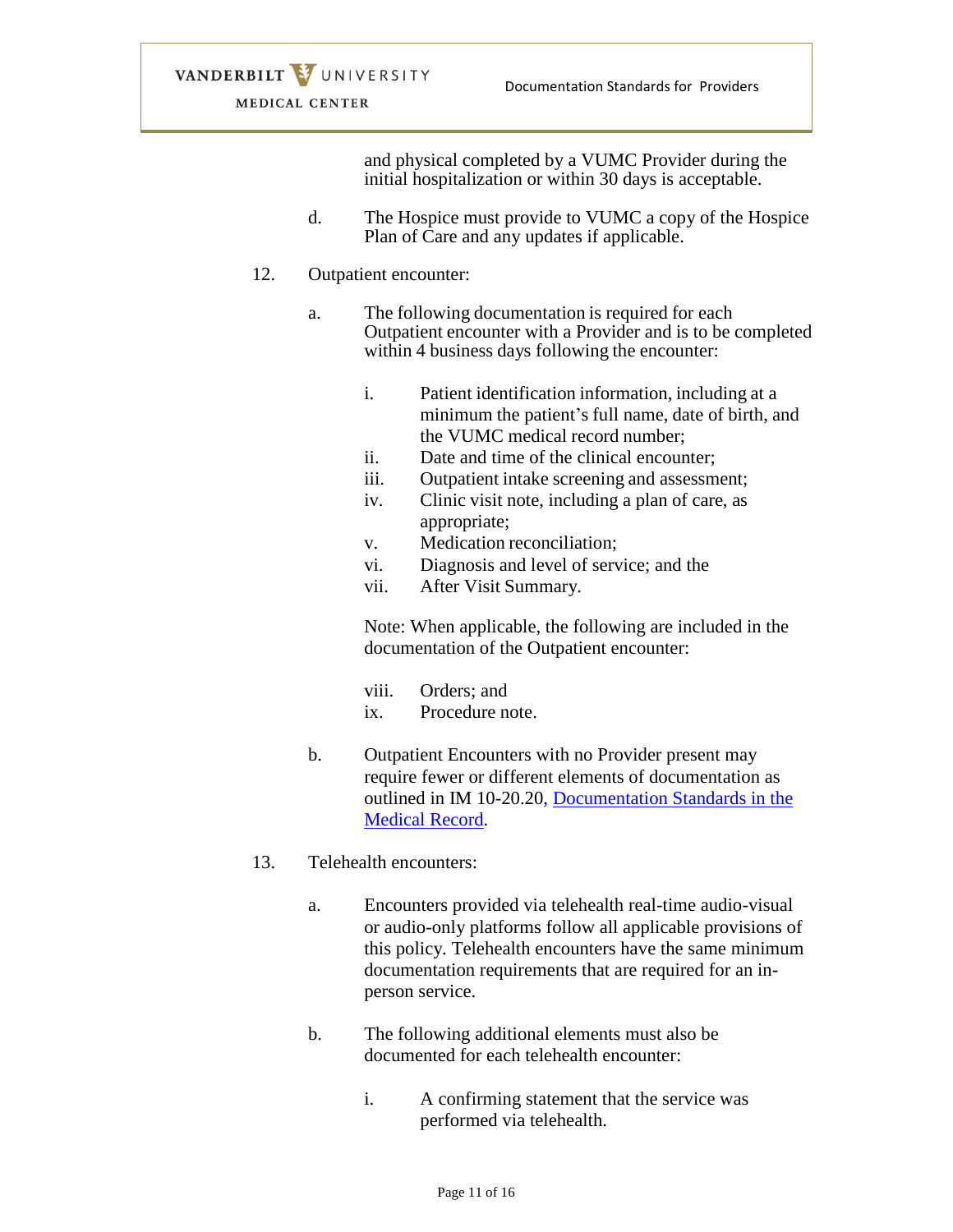MEDICAL CENTER

- ii. The patient's consent to the service being performed via telehealth.
- iii. The specific telehealth communications platform used to conduct the service. See [IM SOP Approved](https://vanderbilt.policytech.com/dotNet/documents/?docid=20594)  [Telehealth/Teleconferencing Systems](https://vanderbilt.policytech.com/dotNet/documents/?docid=20594) for the list of VUMC-approved communication systems.
- iv. The physical location of the patient during the telehealth service, to include:
	- 1) State; and
	- 2) Whether the patient was in their home; and
	- 3) The name of the facility used as the patient's originating site during the telehealth service, where applicable.
- v. The names of any residents, fellows, students, or other VUMC trainees listening in on the telehealth service as part of their educational program.
- vi. For a billable audio-only encounter, the Provider must document the duration of the phone discussion in minutes.
- c. Timeliness requirements are:

Identical to those as if the service had been performed in house. See the applicable documentation type section herein for specific requirements.

- 14. Anesthesia documentation –These requirements apply to the provision of anesthesia by qualified individuals.
	- a. A pre-anesthesia evaluation including clinically appropriate history and physical is completed and documented within 48 hours prior to surgery or procedure utilizing anesthesia services. This is required in addition to the proceduralist's History and Physical for the procedural encounter and cannot be considered to also serve as the proceduralist's History and Physical documentation.
	- b. An intraoperative anesthesia record.
	- c. Documentation that indicated post-anesthesia care was provided.
		- i. For care areas without a protocol for discharge from the post-anesthesia or post-sedation care area according to discharge criteria, the Provider must document that the patient met criteria to be discharged from the post-anesthesia care unit or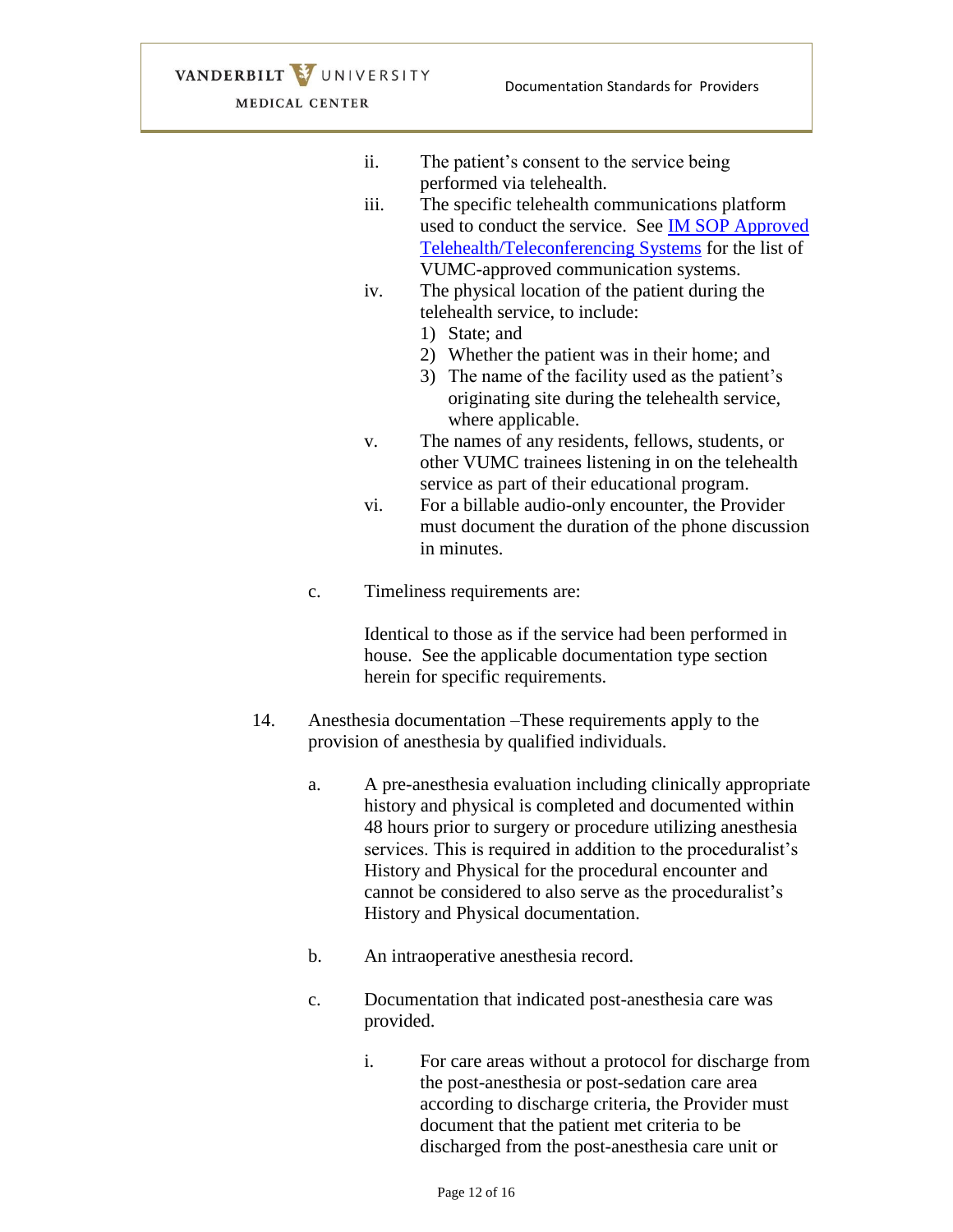MEDICAL CENTER

document that the patient was transferred to the appropriate level of care if not recovered.

- ii. For care areas with a protocol for discharge from the post-anesthesia or post-sedation care area according to discharge criteria, the Provider is not required to duplicate nursing documentation that the patient has met discharge criteria.
- d. Documentation of a post-anesthesia visit and evaluation. This can be performed by any qualified anesthesia Provider. The required elements include identification of unfavorable reactions to drugs and anesthesia, completed and documented no later than 48 hours after surgery or any procedure utilizing anesthesia services.
- 15. ED clinical documentation requirements for patients treated and released from the ED as well as patients seen in the ED and admitted to VUMC. The patient's Attending Physician at the time of disposition is responsible for documenting disposition of the patient in the medical record.
	- a. Content requirements include at a minimum:
		- i. Pertinent history of the illness or injury, and physical findings, including the patient's vital signs;
		- ii. Diagnostic and therapeutic orders;
		- iii. Clinical observations, and when applicable, including results of treatment;
		- iv. Reports of procedures, tests, and results;
		- v. Diagnostic impression;
		- vi. Conclusion at the termination of evaluation/treatment, including stabilization and final disposition, the patient's condition on discharge or transfer, and any instructions given to the patient and/or family for follow-up care;
		- vii. Complete and detailed documentation of a transfer from the ED to another facility (e.g., patient request, no capability or capacity at VUMC, patient stabilized and able to be transferred) including risks and benefits of transfer, when indicated.
		- viii. A copy of any information made available to the practitioner or medical organization providing follow-up care, treatment or services.
	- b. Timeliness requirements are:
		- i. Documentation must be completed within 24 hours of the patient's emergency care visit.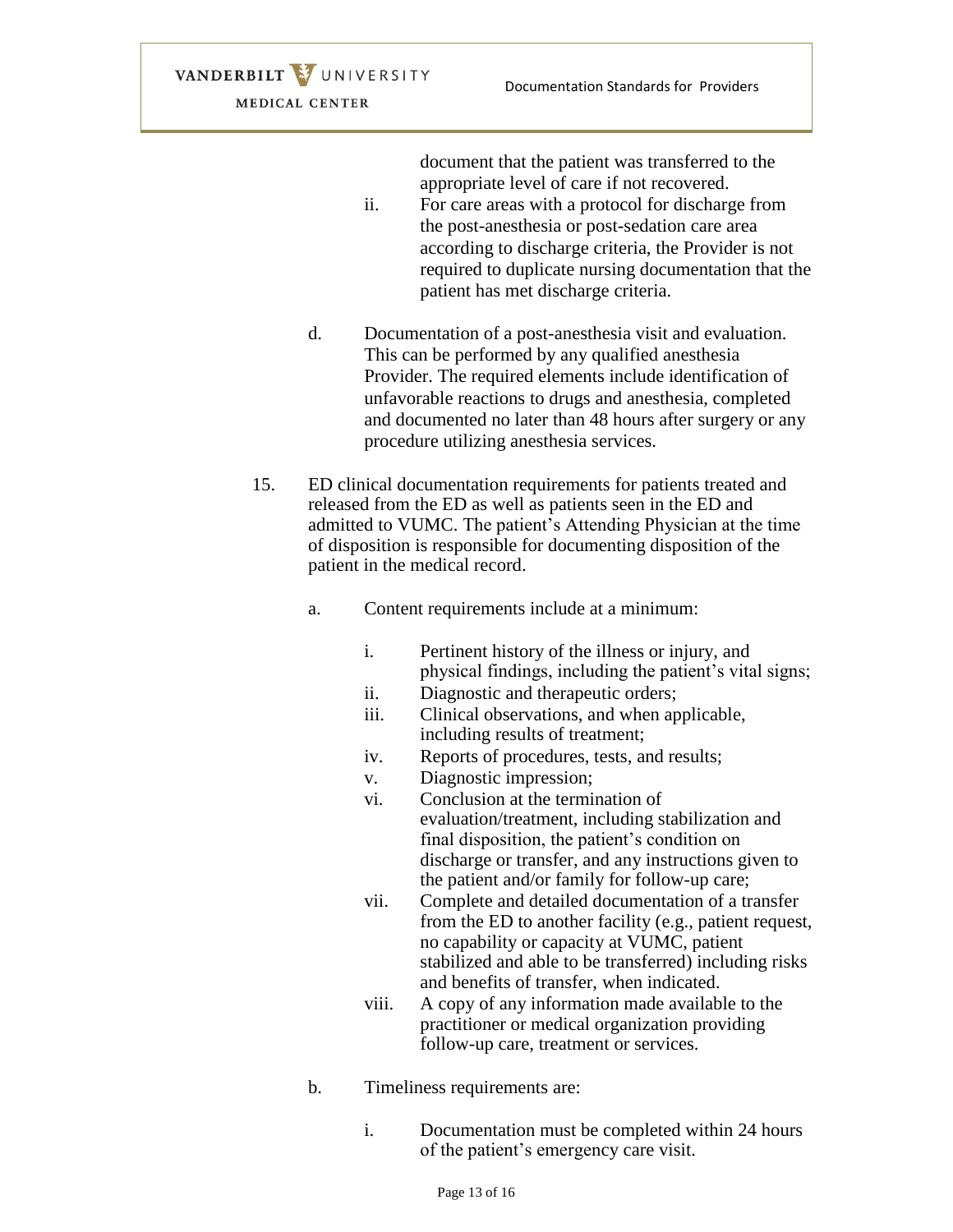MEDICAL CENTER

- ii. Documentation is authenticated by the Provider who is responsible for its clinical accuracy.
- I. Management of Deficient and Delinquent Documentation:
	- 1. Documentation is considered Deficient if requirements are not completed as established in this policy, but before 14 days of the triggering event (e.g., admission, consultation, discharge, clinic visit). This includes documentation created by a Supervisee but not signed by the Attending, if Attending signature is required.
	- 2. Documentation is considered Delinquent if requirements established in this policy remain incomplete more than 14 days after the date of the triggering event (e.g., admission, consultation, discharge, clinic visit).
	- 3. When documentation is incomplete for 28 or more days, the non-House Staff Provider will be placed on a Temporary Suspension of Privileges (reference the VUMC Medical Staff Bylaws) until delinquent documentation is completed. The Suspension of Privileges includes:
		- a. Inability to admit patient to any VUMC hospital;
		- b. Inability to schedule OR procedures;
		- c. Inability to submit claims for any professional services; and
		- d. Forfeiture of revenue associated with any delinquent documentation that is deemed unsuitable for claims submission due to lack of content or timeliness of filing requirements/guidelines.
	- 4. Providers (excluding House Staff) with two or more Temporary Suspensions for incomplete documentation in a 6-month period will undergo a Focused Professional Practice Evaluation (FPPE) for cause initiated for a minimum 6-month period. The duration of the FPPE may be extended (but not shortened) at the discretion of the Clinical Service Chief or designee. Failure to complete the requirements of the FPPE may result in corrective action as outlined in Article XIII of the VUMC Medical Staff Bylaws or other disciplinary action, as appropriate.
	- 5. Delinquent documentation that is discovered from an audit, either routine or for cause, will enter escalation in accordance with the communication and escalation protocol, with the exception of documentation that is discovered to be more than 21 days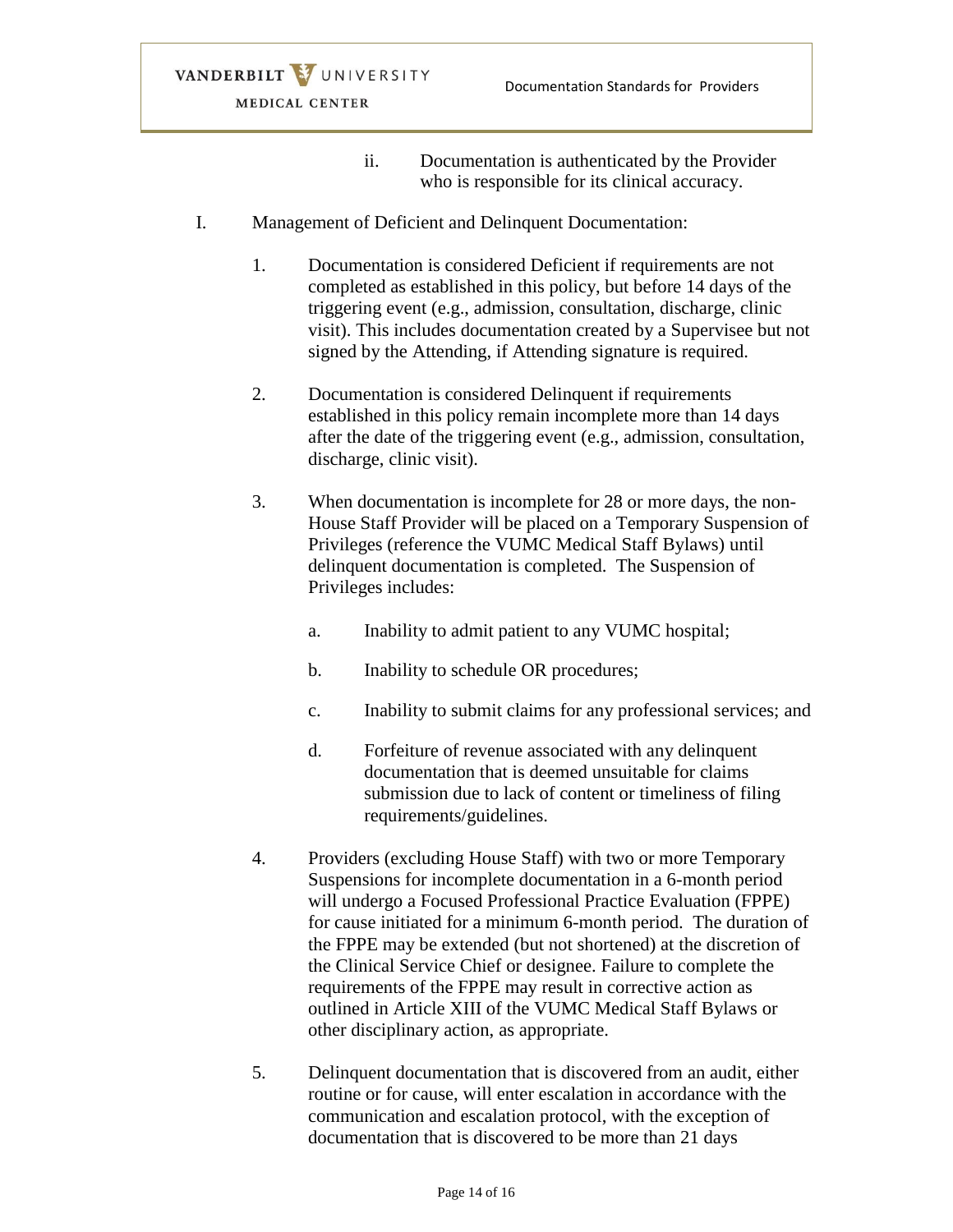delinquent, where the responsible Provider will be allowed 14 calendar days to complete the delinquent documentation before a Temporary Suspension of Privileges occurs.

6. In addition to the timeliness monitoring and reporting, random audits of documentation occur regularly to assess for compliance with content requirements for documentation. Identification of noncompliance with content requirements will result in detailed review of content requirements for involved physician(s) or service(s), as appropriate.

#### **V. Endorsement:**

| <b>Health Record Executive Committee</b>                                      | February 2022 |
|-------------------------------------------------------------------------------|---------------|
| Medical Center Medical Board                                                  | March 2022    |
| Approval:                                                                     |               |
| Marilyn Dubree, MSN, RN, NE-BC<br>Executive Chief Nursing Officer, VUMC       | 3/19/22       |
| C. Wright Pinson, MBA, MD<br>Deputy CEO and Chief Health System Officer, VUMC | 3/18/22       |

## **VII. References:**

**VI. Approval:**

The Joint Commission, Comprehensive Accreditation and Certification Manual. (2019). Retrieved via Eskind Digital Library [http://library.vanderbilt.edu/biomedical/search.php?letter=j#tab-search](http://library.vanderbilt.edu/biomedical/search.php?letter=j#tab-search-databases)[databases,](http://library.vanderbilt.edu/biomedical/search.php?letter=j#tab-search-databases) then search Joint Commission. *Record of Care Standards* 

United States Department of Health and Human Services, Centers for Medicare & Medicaid Services (CMS). (2019). State Operations Manual (SOM), Appendix A Survey Protocol, Regulations and Interpretive Guidelines for Hospitals (Rev. 78, 12-22-11), 482.24. Condition of Participation: Medical Record Services. Retrieved from [http://cms.gov/manuals/Downloads/som107ap\\_a\\_hospitals.pdf.](http://cms.gov/manuals/Downloads/som107ap_a_hospitals.pdf)

VUMC Policy Manual. (2022). Retrieved from [https://vanderbilt.policytech.com.](https://vanderbilt.policytech.com/)

Clinical Operations Category: [Clinician Professional Practice Evaluation \[FPPE -](https://vanderbilt.policytech.com/docview/?docid=26381) OPPE]

Clinical Practice Category: [Outpatient Interdisciplinary Plan of Care](https://vanderbilt.policytech.com/docview/?docid=26720)